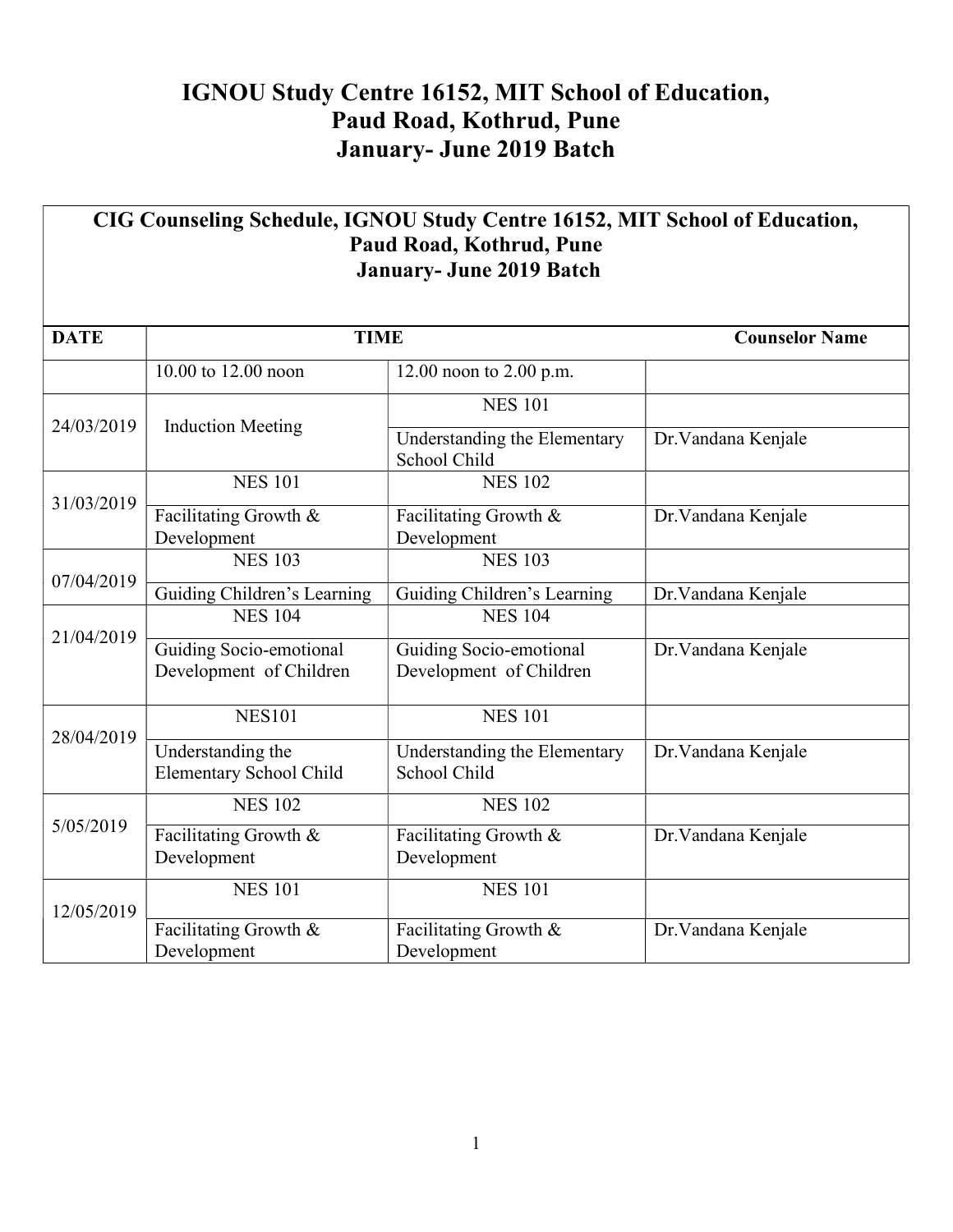| CDM Counseling Schedule, IGNOU Study Centre 16152, MIT School of Education, |                                              |                                                      |                           |  |
|-----------------------------------------------------------------------------|----------------------------------------------|------------------------------------------------------|---------------------------|--|
| <b>Paud Road, Kothrud, Pune</b>                                             |                                              |                                                      |                           |  |
| <b>January-June 2019 Batch</b>                                              |                                              |                                                      |                           |  |
| <b>DATE</b>                                                                 | <b>TIME</b>                                  |                                                      | <b>Counselor Name</b>     |  |
|                                                                             | 10.00 to 12.00 noon                          | 12.00 noon to $2.00$ p.m.                            |                           |  |
| 24/03/2019                                                                  | <b>Induction Meeting</b>                     | $CDM-1$                                              | Asst.Prof. Sachin Sakhare |  |
|                                                                             |                                              | Foundation Course in Disaster<br>Management          |                           |  |
|                                                                             | $CDM-2$                                      | $CDM-2$                                              | Asst.Prof. Sachin Sakhare |  |
| 31/03/2019                                                                  | Disaster Management<br>:Methods & Techniques | <b>Disaster Management : Methods</b><br>& Techniques |                           |  |
|                                                                             | $CDM-1$                                      | $CDM-1$                                              | Asst.Prof. Sachin Sakhare |  |
| 07/04/2019                                                                  | Foundation Course in Disaster                | Foundation Course in Disaster                        |                           |  |
|                                                                             | Management                                   | Management                                           |                           |  |
|                                                                             | $CDM-2$                                      | $CDM-2$                                              | Asst.Prof. Sachin Sakhare |  |
| 21/04/2019                                                                  | Disaster Management<br>:Methods & Techniques | Disaster Management: Methods<br>& Techniques         |                           |  |
|                                                                             | $CDM-1$                                      | $CDM-1$                                              | Asst.Prof. Sachin Sakhare |  |
| 28/04/2019                                                                  | Disaster Management<br>:Methods & Techniques | Disaster Management: Methods<br>& Techniques         |                           |  |
| 5/05/2019                                                                   | $CDM-2$                                      | $CDM-2$                                              | Asst.Prof. Sachin Sakhare |  |
|                                                                             | Disaster Management                          | Disaster Management: Methods                         |                           |  |
|                                                                             | :Methods & Techniques                        | & Techniques                                         |                           |  |
|                                                                             | $CDM-1$                                      | $CDM-1$                                              | Asst.Prof. Sachin Sakhare |  |
| 12/05/2019                                                                  | Disaster Management                          | Disaster Management: Methods                         |                           |  |
|                                                                             | :Methods & Techniques                        | & Techniques                                         |                           |  |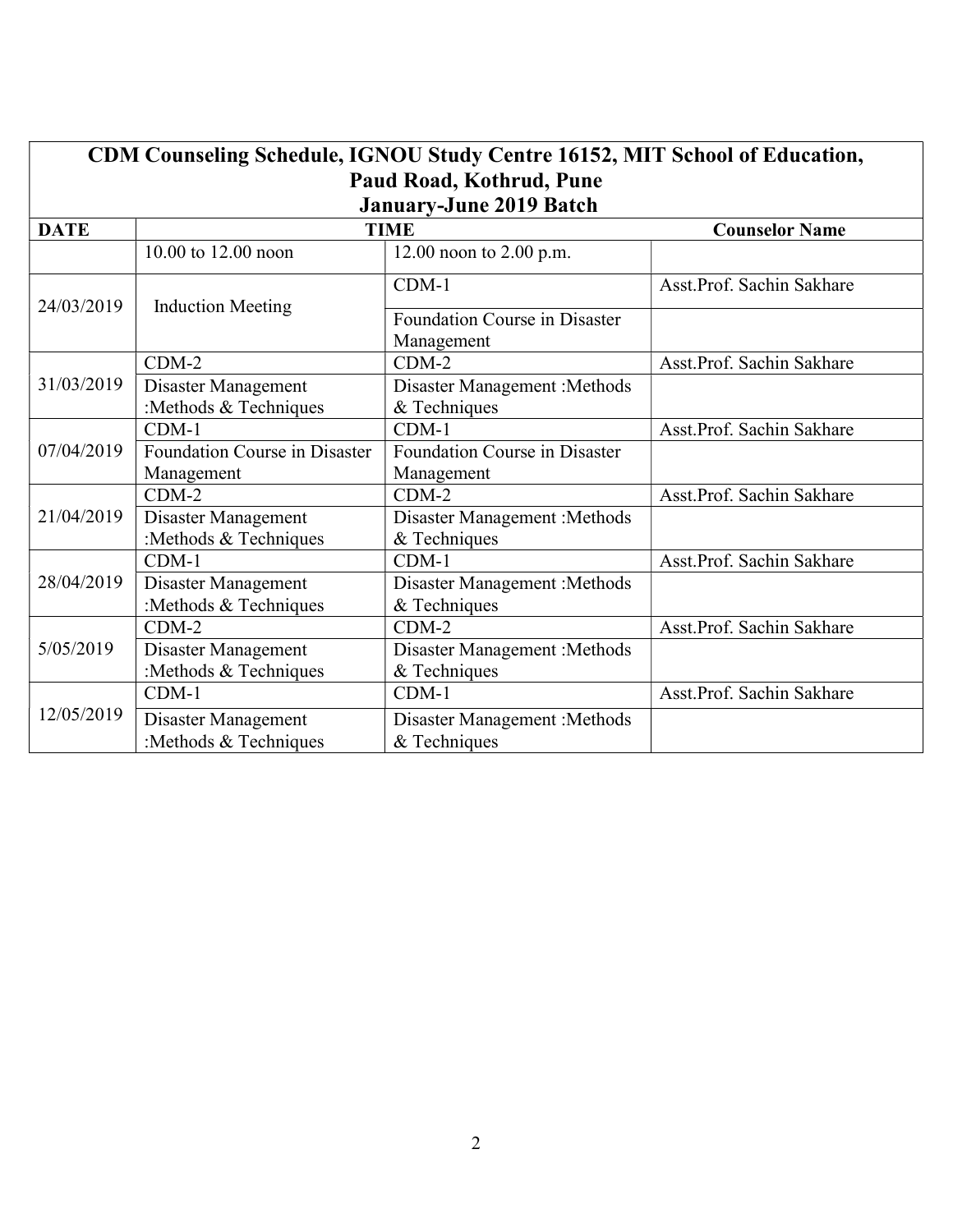| CTPM Counseling Schedule, IGNOU Study Centre 16152, MIT School of Education, |                             |                             |                          |  |
|------------------------------------------------------------------------------|-----------------------------|-----------------------------|--------------------------|--|
| Paud Road, Kothrud, Pune                                                     |                             |                             |                          |  |
| <b>January- June 2019 Batch</b>                                              |                             |                             |                          |  |
| <b>DATE</b>                                                                  | <b>TIME</b>                 |                             | <b>Counselor Name</b>    |  |
|                                                                              | 10.00 to 12.00 noon         | 12.00 noon to $2.00$ p.m.   |                          |  |
| 24/03/2019                                                                   |                             | AMT 1                       | Asst.Prof.Anagha Mahajan |  |
|                                                                              | Induction                   | Teaching of Primary School  |                          |  |
|                                                                              |                             | Mathematics                 |                          |  |
| 31/03/2019                                                                   | AMT 1                       | AMT 1                       | Asst.Prof.Anagha Mahajan |  |
|                                                                              | Teaching of Primary School  | Teaching of Primary School  |                          |  |
|                                                                              | Mathematics                 | Mathematics                 |                          |  |
| 7/04/2019                                                                    | LMT 1                       | LMT 1                       | Prof.Geetangali Lohakare |  |
|                                                                              | <b>Learning Mathematics</b> | <b>Learning Mathematics</b> |                          |  |
| 21/04/2019                                                                   | LMT 1                       | LMT 1                       | Prof.Geetangali Lohakare |  |
|                                                                              | <b>Learning Mathematics</b> | Learning Mathematics        |                          |  |

| <b>CTE Counseling Schedule, IGNOU Study Centre 16152, MIT School of Education,</b><br>Paud Road, Kothrud, Pune<br><b>January- June 2019 Batch</b> |                             |                                   |                          |  |
|---------------------------------------------------------------------------------------------------------------------------------------------------|-----------------------------|-----------------------------------|--------------------------|--|
| <b>DATE</b>                                                                                                                                       | <b>TIME</b>                 |                                   | <b>Counselor Name</b>    |  |
|                                                                                                                                                   | 10.00 to 12.00 noon         | 12.00 noon to $2.00$ p.m.         |                          |  |
| 24/03/2019                                                                                                                                        | Induction                   | CTE 1                             | Asst.Prof.Manisha Mohite |  |
|                                                                                                                                                   |                             | The Language Learner              |                          |  |
| 31/03/2019                                                                                                                                        | CTE 2                       | CTE 2                             | Asst.Prof.Manisha Mohite |  |
|                                                                                                                                                   | The Structure of English    | The Structure of English          |                          |  |
| 7/04/2019                                                                                                                                         | CTE <sub>3</sub>            | CTE <sub>3</sub>                  | Asst.Prof.Manisha Mohite |  |
|                                                                                                                                                   | <b>Teaching Strategies</b>  | <b>Teaching Strategies</b>        |                          |  |
| 21/04/2019                                                                                                                                        | CTE 4                       | CTE <sub>5</sub>                  | Asst.Prof.Manisha Mohite |  |
|                                                                                                                                                   | Teaching English Elementary | <b>Teaching English Secondary</b> |                          |  |
|                                                                                                                                                   | School                      | School                            |                          |  |